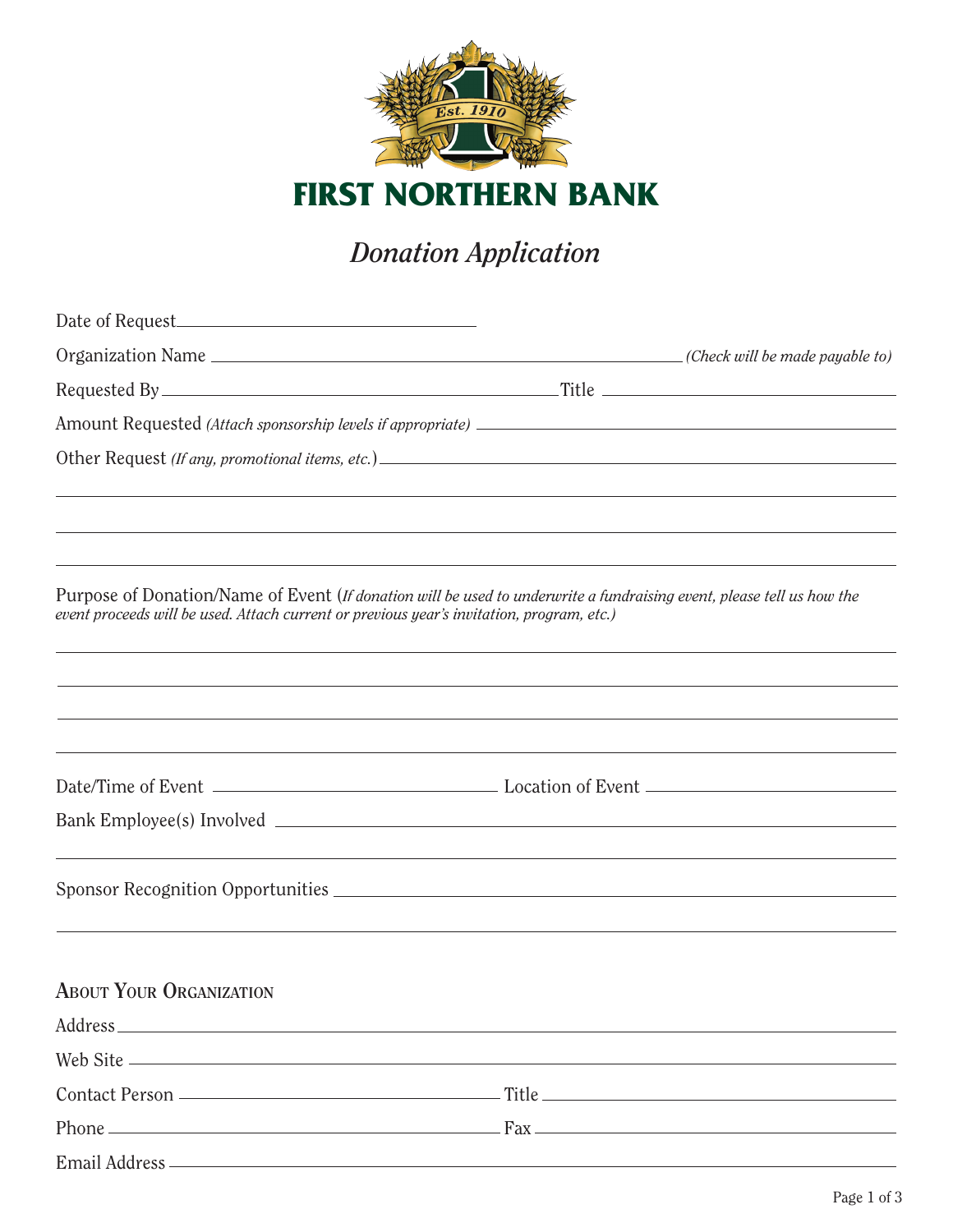

| POPULATIONS SERVED (Check all those that apply) |                         |                         |  |  |  |
|-------------------------------------------------|-------------------------|-------------------------|--|--|--|
| Total Number of People Served _______           |                         |                         |  |  |  |
| Populations Served                              | $\square$ Single Adults | $\square$ Seniors       |  |  |  |
|                                                 | $\square$ Families      | $\square$ Low Income*   |  |  |  |
|                                                 | $\Box$ Youth            | $\Box$ Moderate Income* |  |  |  |
|                                                 | $\Box$ Homeless         |                         |  |  |  |
|                                                 |                         |                         |  |  |  |

What percentage of your clients are low\* to moderate income?\*  $\Box$  Less Than 50%  $\Box$  50% or more